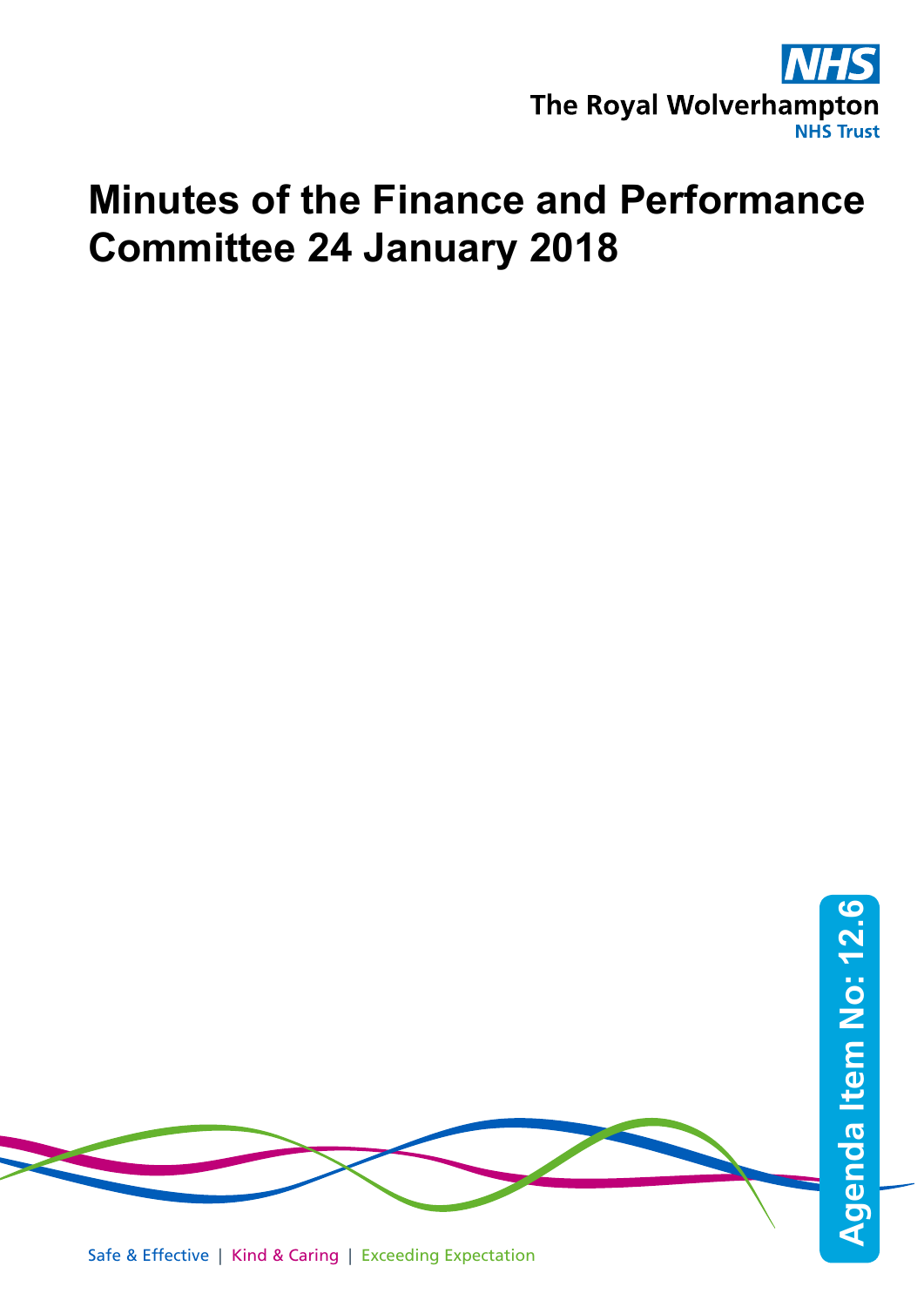The Royal Wolverhampton **NHS NHS Trust** 

## **Minutes of the Finance and Performance Committee**

**Date** Wednesday 24<sup>th</sup> January 2018 **Venue** Conference Room, Hollybush House, The Royal Wolverhampton NHS Trust (RWT) **Time** 8.30am

| Present:       | <b>Name</b>          | Role                                         |
|----------------|----------------------|----------------------------------------------|
|                | Mary Martin          | Non-Executive Director (Chair)               |
|                | Jeremy Vanes         | Chairman (part)                              |
|                | Sue Rawlings         | Non-Executive Director                       |
|                | <b>Junior Hemans</b> | Non-Executive Director                       |
|                | Kevin Stringer       | <b>Chief Finance Officer</b>                 |
|                | Mike Sharon          | Director of Strategic Planning & Performance |
|                | Alan Duffell         | Director of Workforce                        |
|                | <b>Gwen Nuttall</b>  | Chief Operating Officer (part)               |
|                |                      |                                              |
| In Attendance: | Name                 | Role                                         |
|                | Helen Troalen        | Deputy Chief Finance Officer                 |

| 001/2018 | <b>Apologies for Absence</b>                                                                                                                              |  |
|----------|-----------------------------------------------------------------------------------------------------------------------------------------------------------|--|
|          | Apologies were received from Simon Evans.                                                                                                                 |  |
| 002/2018 | Minutes of Meeting Held on 20 <sup>th</sup> December 2017                                                                                                 |  |
|          | The minutes were agreed to be a true record.                                                                                                              |  |
| 003/2018 | <b>Action Points From Previous Meeting</b>                                                                                                                |  |
| 003.1    | BAF SR4 - K Stringer confirmed that the risk rating has been updated. Action closed.                                                                      |  |
| 003.2    | BAF SR10 - K Stringer confirmed that the BAF had been updated. Action closed.                                                                             |  |
| 003.3    | Financial Reporting Timescales - Will be reviewed for financial reporting in the new financial<br>year. Action closed.                                    |  |
| 003.4    | Trust Finance Report - H Troalen confirmed that the narrative had been added back into the<br>report to clarify the issue of data queries. Action closed. |  |
| 003.5    | Trust Finance Report - H Troalen confirmed that the department continues to escalate and<br>chase debt. Action closed.                                    |  |
| 003.6    | Cancer Action Plan - The Cancer Action Plan has been added as an agenda item, see item 007.6.<br>Action closed.                                           |  |
| 003.7    | Ambulatory Care and Frailty Business Case - The business case has been added as an agenda<br>item, see item 007.7. Action closed.                         |  |

Claire Richards PA to Director of Strategic Planning & Performance (Note Taker)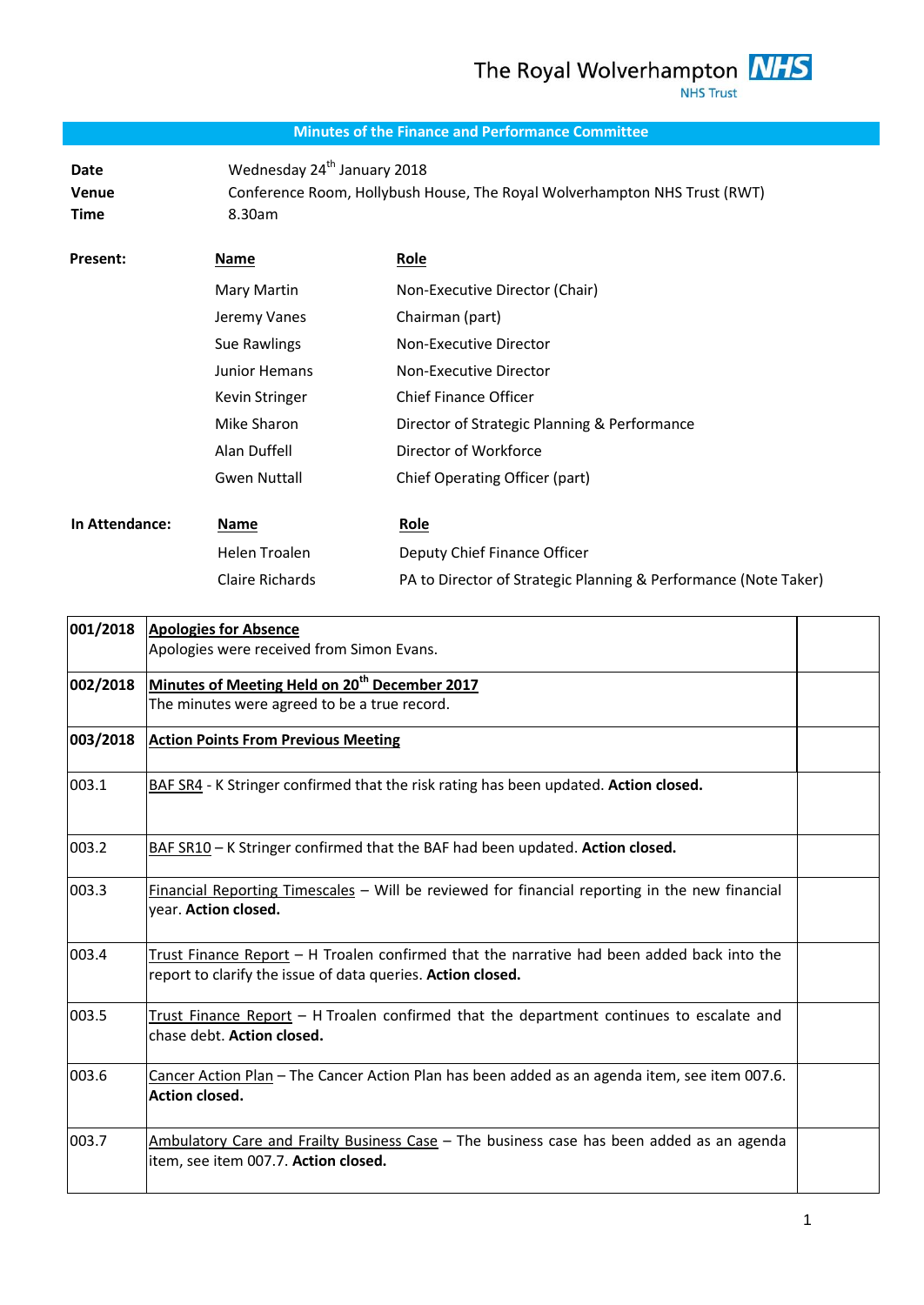| 004/2018 | <b>Declaration of Interest</b><br>None declared.                                                                                                                                                                                                                                                                                                                                                                                                                                                                                                                                                                          |                    |
|----------|---------------------------------------------------------------------------------------------------------------------------------------------------------------------------------------------------------------------------------------------------------------------------------------------------------------------------------------------------------------------------------------------------------------------------------------------------------------------------------------------------------------------------------------------------------------------------------------------------------------------------|--------------------|
| 005/2018 | Governance                                                                                                                                                                                                                                                                                                                                                                                                                                                                                                                                                                                                                |                    |
|          | BAF Update - The BAF report was discussed. M Martin stated that risk SR4 had been escalated.<br>Highlights are as follows:                                                                                                                                                                                                                                                                                                                                                                                                                                                                                                |                    |
| 005.1    | SR4 - M Martin requested an update. K Stringer stated that the latest advice from the regional<br>team of NHSI is to keep pursuing payment. K Stringer confirmed that the Trust continue to<br>pursue payment from the Department of Health and that the Trust will escalate this again prior<br>to year-end and will also involve the regional NHSI team. H Troalen informed the Committee<br>that the Trust has been quite clear that this issue is out of our control when forecasting year<br>end and that if the payment is not resolved it will impact on this year's achievement and next<br>year's control total. |                    |
|          | M Martin asked if the Trust was maximising opportunities with the utilising of Cannock Hospital.<br>M Sharon stated that work was taking place to develop options to relocate work from West<br>Park to Cannock. K Stringer and M Sharon informed the Committee that they would provide an<br>Estates Strategy update during a Board Development session. M Martin asked K Stringer to<br>update the BAF to reflect the positive actions being undertaken.                                                                                                                                                                | KS/MS<br><b>KS</b> |
| 005.2    | SR6 - M Sharon stated that he would add an additional control to this risk to indicate that he<br>provides a monthly verbal update on progress. The update has been completed. Action closed.                                                                                                                                                                                                                                                                                                                                                                                                                             |                    |
|          | M Sharon provided the Committee with an update on engagement with Staffordshire. David<br>Loughton has now met with the newly appointed Accountable Officer of Staffordshire CCGs (6<br>CCGs are now being managed by one management team), the Director of Contracting and the<br>Programme Director for Staffordshire STP and reinforced the importance of our presence and<br>Cannock Hospital within Staffordshire.                                                                                                                                                                                                   |                    |
|          | The Black Country STP remained quite fluid with an increasing focus on operational delivery.<br>The Pathology Business Case will be submitted to Trust Board for discussion this week. M<br>Sharon informed the Committee that the Trust had submitted bids for £3.25m for Stroke and<br>£9.0m for Pathology June/July 2017 and that the Trust had not been successful initially but had<br>been informed that our bids have now gone through to the next stage.                                                                                                                                                          |                    |
|          | A discussion took place regarding the impact of the Liquidation of Carillion. K Stringer stated<br>that there had been no direct impact but that the impact on their partnership company Kier was<br>being monitored. M Martin stated that the Trust needs assurance that financial due diligence is<br>a consideration when developing contracts.                                                                                                                                                                                                                                                                        |                    |
| 005.3    | $SR10$ and $S11 - A$ discussion took place regarding risk SR 4, 10 and 11 and it was felt that the<br>three risks could be merged into one from 1 <sup>st</sup> April 2018 onwards. K Stringer to action April<br>2018.                                                                                                                                                                                                                                                                                                                                                                                                   | <b>IKS</b>         |
| 006/2018 | <b>Financial Performance for Period 9</b>                                                                                                                                                                                                                                                                                                                                                                                                                                                                                                                                                                                 |                    |
| 006.1    | <b>Trust Financial Report</b><br>K Stringer provided an overview of the Finance Report.                                                                                                                                                                                                                                                                                                                                                                                                                                                                                                                                   |                    |
| 006.1.1  | Income and Expenditure (I&E) position as at month 9 (against the internal and NHSI plan) is as<br>follows:                                                                                                                                                                                                                                                                                                                                                                                                                                                                                                                |                    |
|          | Unachieved<br>Performance<br>Variance<br><b>Target</b><br>Restated<br>(E'000)<br><b>STF</b><br>(E000)<br><b>Target</b>                                                                                                                                                                                                                                                                                                                                                                                                                                                                                                    |                    |
|          | Performance Against NHSI Month 9<br>5,345<br>891<br>4,454<br>4,459<br>5<br>I&E Target Performance Month 9<br>10,661<br>(6,201)<br>11,552<br>4,459<br>891                                                                                                                                                                                                                                                                                                                                                                                                                                                                  | $\overline{2}$     |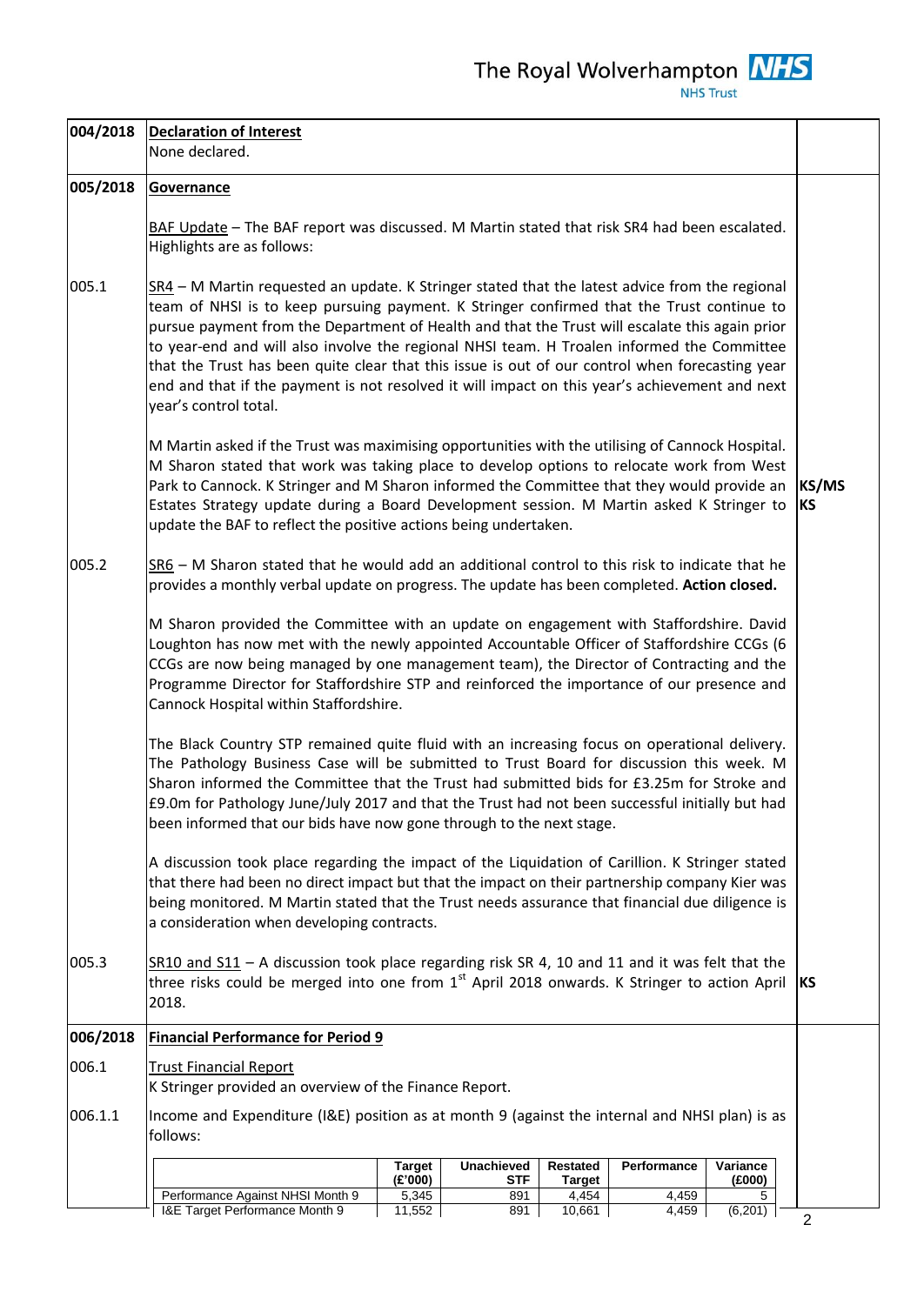| 006.1.2 | The main issues are:<br>Income is behind plan by £1.5m. Patient income remains behind plan by £2m.<br>1)<br>Expenditure is £4.7m over plan. This is predominately due to overspends on pay (£3.2m),<br>2)<br>drugs (£0.4m) and a CIP shortfall (£2.5m). These adverse variances are offset by a non-pay<br>underspend (£0.9m) and unutilised reserves (£0.5m).<br>The Trust has also not delivered the full STF payment for Quarter 3 due to not achieving the<br>3)<br>A&E target. The Trust intends to appeal against the phased target but has not at this stage<br>built that income in. This does reduce the NHSI target by £0.9m as per the table above and<br>so in performance monitoring terms the overall variance to plan is £5k. However, it should<br>be noted that the Trust has lost £891k of cash that would have been received had the full<br>STF been delivered.                                                                                                                                                                      |  |
|---------|----------------------------------------------------------------------------------------------------------------------------------------------------------------------------------------------------------------------------------------------------------------------------------------------------------------------------------------------------------------------------------------------------------------------------------------------------------------------------------------------------------------------------------------------------------------------------------------------------------------------------------------------------------------------------------------------------------------------------------------------------------------------------------------------------------------------------------------------------------------------------------------------------------------------------------------------------------------------------------------------------------------------------------------------------------|--|
| 006.1.3 | There are a number of financial risks that the Trust is actively managing:<br>MSFT transitional income (£6m).<br>$\bullet$<br>Challenging CIP target (estimated £9m shortfall against plan).<br>$\bullet$<br>STF income risk (£4.4m).<br>$\bullet$<br>16/17 year end invoice in dispute with host commissioner (£4.8m). The Trust has been told<br>$\bullet$<br>that an arbitration date for this dispute was being set.                                                                                                                                                                                                                                                                                                                                                                                                                                                                                                                                                                                                                                 |  |
| 006.1.4 | CIP: In month 9 there has been an over recovery of £0.3m against the in-month CIP plan but the<br>year to date position is CIP achievement of £14.2m against a £16.7m plan. The Q4 plan is to<br>deliver a further £10.2m but only a further £1.8m has been identified taking the full year CIP<br>forecast to £18.5m. Recurrent CIP delivery continues to be a challenge and the reliance on non-<br>recurrent CIP in 2017/18 will have an adverse impact on budget setting for 2018/19. A<br>discussion took place regarding the funding from vacant posts being used towards non-<br>recurrent CIP. K Stringer confirmed that this was the case but stated that it was difficult to<br>remove budgets for vacant posts when Directorates were trying to recruit to them but<br>struggling to find suitable candidates. In a recent exercise the past majority of Budget Managers<br>had declared the pay budget was needed. G Nuttall informed the Committee that there are<br>plans to review and challenge this both operationally and corporately. |  |
| 006.1.5 | Forecast: The Trust had commenced a dialogue with NHSI in December about the forecast<br>outturn. The control total for the year is a £1.7m surplus (excluding SFT), however, the Trust set<br>out the challenges, the actions that have been taken and it has agreed with NHSI that given the<br>pressures and risks that it will deliver a £4.3m deficit (excluding STF funding). There are risks<br>within the forecast position which have been discussed in detail with the Finance &<br>Performance Committee, detailing in particular the risks out of the Trust's control and those<br>that it can influence. The monthly report to the Board will now include an update on the<br>forecast outturn position.                                                                                                                                                                                                                                                                                                                                    |  |
| 006.1.6 | Cash: The Trust had a cash balance of £17.4m as at 31 <sup>st</sup> December 2017, which is £11.7m below<br>the plan. However, despite being below plan, weekly cash monitoring is in place and it is not<br>anticipated that distress financing will be required this financial year. K Stringer stated that<br>Grant Thornton will begin a cash audit next week to review the Trust's processes to ensure good<br>control and ensure it was operating with best practice techniques.                                                                                                                                                                                                                                                                                                                                                                                                                                                                                                                                                                   |  |
| 006.1.7 | Charity: Charitable Fund balances are circa £2.6m for quarter end December 2017.<br>The report was noted.                                                                                                                                                                                                                                                                                                                                                                                                                                                                                                                                                                                                                                                                                                                                                                                                                                                                                                                                                |  |
| 006.2   | Supplementary Finance Report<br>The supplementary report was read in conjunction with the Finance Report.                                                                                                                                                                                                                                                                                                                                                                                                                                                                                                                                                                                                                                                                                                                                                                                                                                                                                                                                                |  |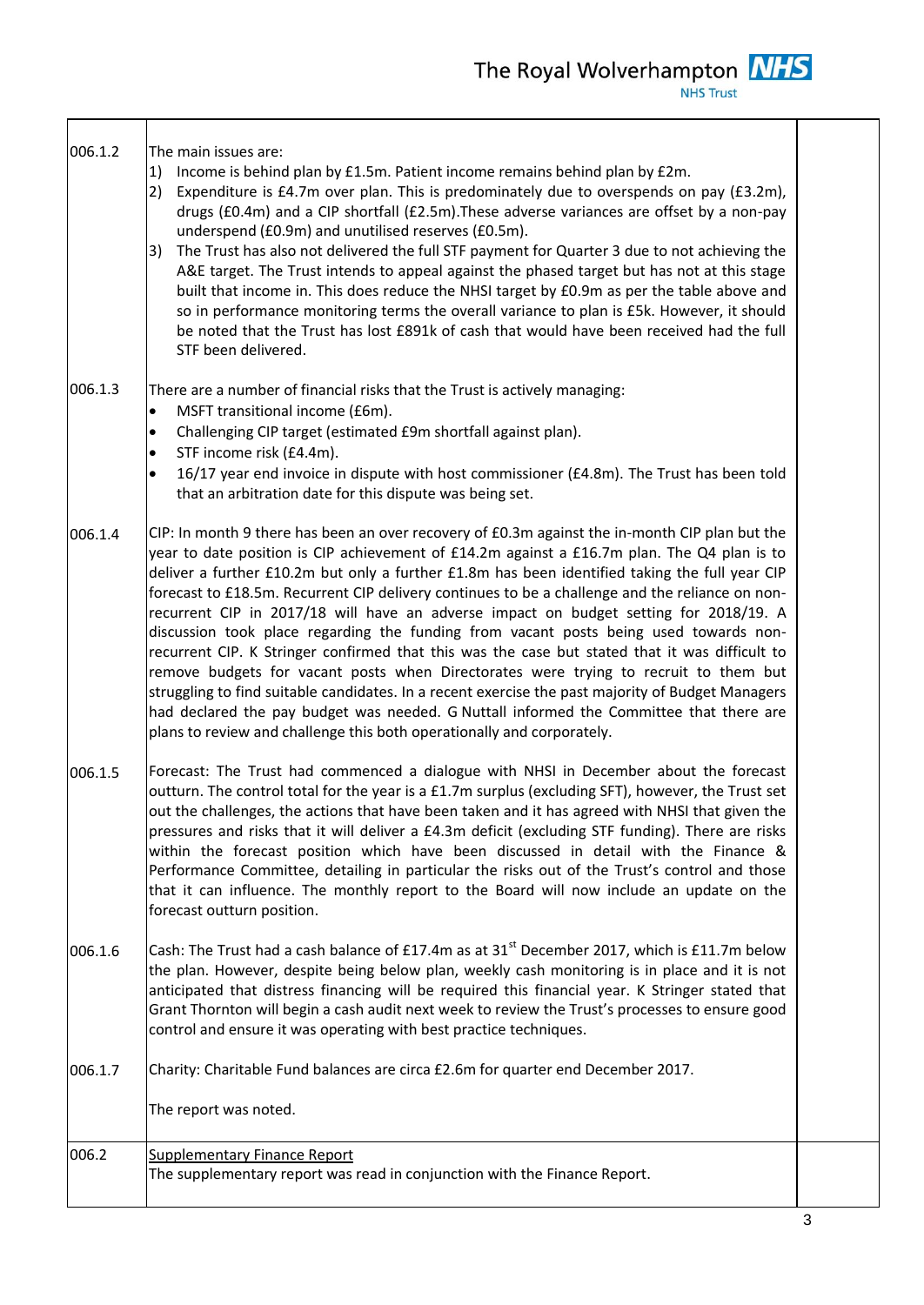|       | S Rawlings drew attention to the under achievement of car parking income on page 9 of the<br>report. A discussion took place regarding current car parking issues. Action was being taken by<br>the Estates Department to ensure all staff were being appropriately charged.<br>M Martin drew attention to income and expenditure of MGS on page 8 of the report. K Stringer<br>confirmed that Grant Thornton are due to produce a report at the end of January 2018.<br>H Troalen provided an update on the forecast outturn and stated that a full re-forecasting<br>exercise will take place on month 10 so that people can be held to account for delivery during<br>months 11 and 12.<br>The report was noted. |  |
|-------|---------------------------------------------------------------------------------------------------------------------------------------------------------------------------------------------------------------------------------------------------------------------------------------------------------------------------------------------------------------------------------------------------------------------------------------------------------------------------------------------------------------------------------------------------------------------------------------------------------------------------------------------------------------------------------------------------------------------|--|
| 006.3 | <b>Financial Recovery Board (FRB) Report</b>                                                                                                                                                                                                                                                                                                                                                                                                                                                                                                                                                                                                                                                                        |  |
|       | M Sharon presented the above report.                                                                                                                                                                                                                                                                                                                                                                                                                                                                                                                                                                                                                                                                                |  |
|       | At month 9 the Trust is forecasting to deliver £18.460m for all schemes with PIDs. Of which, the<br>Trust's recurrent YTD delivery is £4.501m with forecast outturn of £7.091m and the Trust's non-<br>recurrent YTD delivery is £9.696m with forecast outturn of £11.368m.<br>Further, the Trust is developing 3 recovery plan schemes (Clinical Excellence Programme                                                                                                                                                                                                                                                                                                                                              |  |
|       | £1.110m, CSSD Decontamination £0.500m and Corporate Functions £0.100m). These schemes<br>have not developed PIDs to date, however, if included this would increase the year end FOT to<br>£20.1m. M Sharon informed that Committee that the first Clinical Excellence Steering Group<br>Meeting had taken place.                                                                                                                                                                                                                                                                                                                                                                                                    |  |
|       | As of month 9, the Trust has delivered £14.197m (88%) YTD against a YTD plan of £16.031m.                                                                                                                                                                                                                                                                                                                                                                                                                                                                                                                                                                                                                           |  |
|       | M Sharon stated that the Deloitte work on Safehands was due to commence. Discussions took<br>place at the last FRB about a use of resources review which will take place as part of the new<br>CQC process. Further discussion is taking place at the Executive Directors Meeting today.                                                                                                                                                                                                                                                                                                                                                                                                                            |  |
|       | M Sharon informed the Committee that the Trust were planning to request an extension for the<br>Deloitte contract (role filled by Alex Claybrook) to run until October with a view to it ending at<br>the same time as the outpatients contract. M Sharon stated that the NHSI may want the Trust<br>to re-advertise the post prior to agreeing funding an extension. M Sharon stated that it was<br>proving difficult to recruit to the post and that the current arrangements were generating a<br>positive impact on CIP savings for the Trust.                                                                                                                                                                  |  |
|       | The Committee were pleased to note that the CIP Recovery Plan on page 6 of the report was<br>indicating a £19m CIP saving, which was an improvement on last year. M Martin stated that the<br>overall financial position of the Trust was a significant achievement in the current environment<br>and asked that staff be encouraged by the progress made so far this year. J Vanes informed the<br>Committee that it felt as though staff awareness had improved at local level.                                                                                                                                                                                                                                   |  |
|       | The report was noted.                                                                                                                                                                                                                                                                                                                                                                                                                                                                                                                                                                                                                                                                                               |  |
| 006.4 | <b>Temporary Staffing Expenditure Dashboard</b><br>G Nuttall informed the Committee that in addition to tranche 1 funding the Trust had received<br>an additional £800 - £900k pressure funding. A discussion took place and concerns were<br>expressed that the use of the additional funding may affect the Trust agency cap. G Nuttall<br>stated that the Trust is currently £200k under agency cap and that whilst there is a plan to<br>spend some of the funding not all of it will be committed and will help the financial position.                                                                                                                                                                        |  |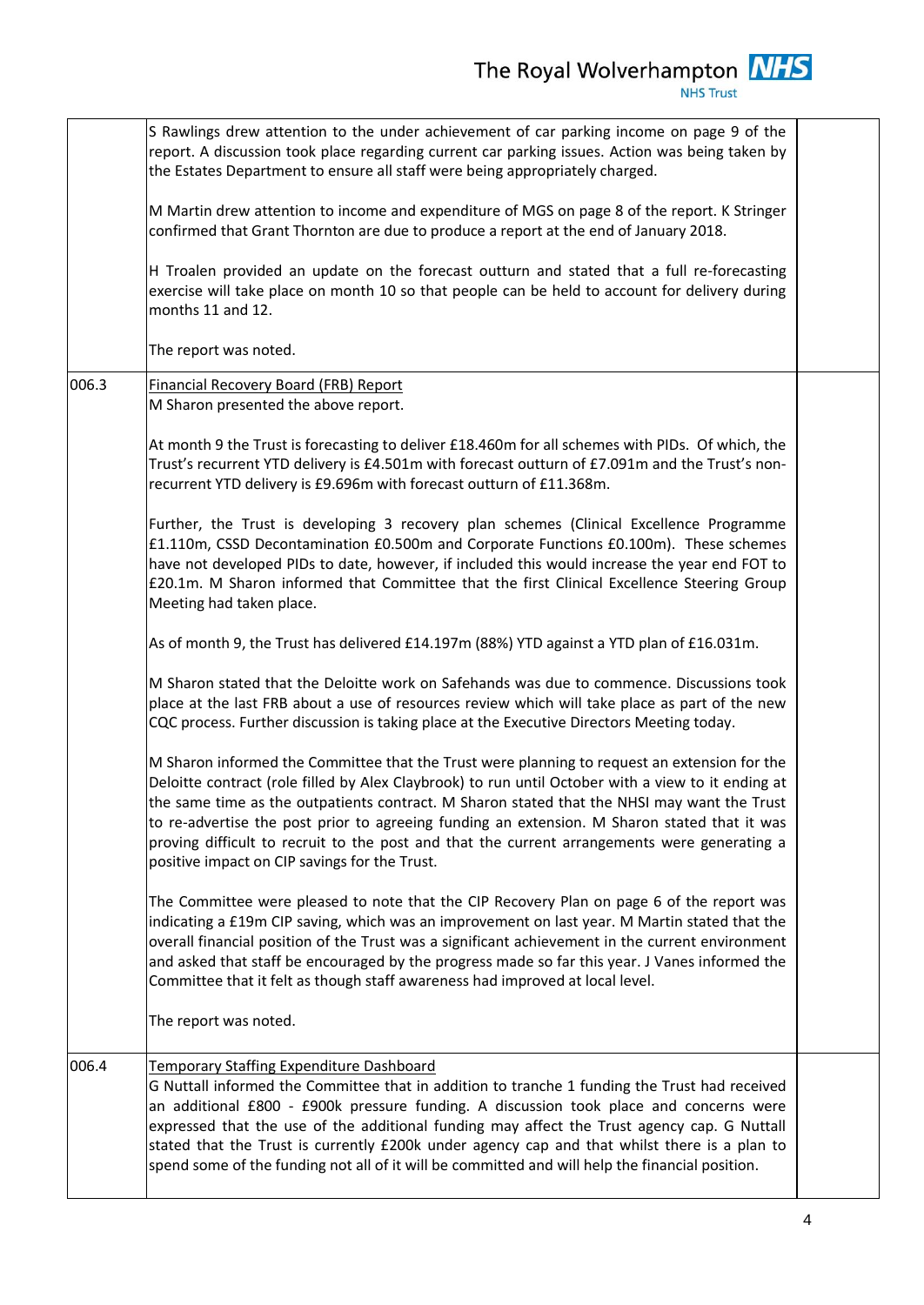|          | The report was noted.                                                                                                                                                                                                                                                                                                                                                                                                                                                                                          |  |
|----------|----------------------------------------------------------------------------------------------------------------------------------------------------------------------------------------------------------------------------------------------------------------------------------------------------------------------------------------------------------------------------------------------------------------------------------------------------------------------------------------------------------------|--|
| 006.5    | <b>Quarterly Cash Flow Report</b>                                                                                                                                                                                                                                                                                                                                                                                                                                                                              |  |
| 006.5.1  | Cash Position as at Q3 2016/17 - The Trust's cash position as at 31st December 2017 is £17.5m;<br>£11.7m below the NHSI Plan of £29.1m. Therefore despite entering 2017/18 with a higher level<br>of cash than forecast in the NHSI plan the Trust is currently below plan. This is due to:<br>higher than planned capital payments in year (£7.4m)<br>$\bullet$<br>receivables above plan (£10.5m)<br>$\bullet$<br>offset by payables being £1.9m higher than plan<br>$\bullet$                               |  |
| 006.5.2  | Internal Cashflow Forecast $2017/18$ - The Finance Department are continuing to focus<br>resources into cash flow forecasting. Cashflow forecasts are revised on a weekly basis updating<br>for actuals and iterating the forecast for known changes and movements in run rates.                                                                                                                                                                                                                               |  |
|          | At the end of Q2 the forecast a year-end cash balance was £8.2m. At the end of Q3 this has<br>deteriorated to a forecast year-end cash balance of £3m.                                                                                                                                                                                                                                                                                                                                                         |  |
|          | The current revised forecast, along with the risks and opportunities, does demonstrate that with<br>close cash management the Trust is not expecting to require a cash loan in this financial year.<br>However there are periods within the month where the cash balances drop and payments need<br>to be managed carefully until receipt of the monthly contract income is confirmed.                                                                                                                         |  |
|          | The weekly internal reporting process that is in place flags this and before each payment run<br>careful consideration is taken to ensure the Trust is not overdrawn. However, F&P should note<br>that in Q4 there may be times when suppliers are paid more than one week in arrears to their<br>agreed terms. However, this is not the only option to managing cash flow issues and the Trust<br>could also request that the Q3 STF is paid in advance or ask the CCG to pay over performance on<br>account. |  |
|          | The committee noted that corrective action may need to be taken on cash in quarter 4, which<br>might include running out payment terms, requesting an STF advance or requesting cash from<br>CCGs. A cash update was also added to the work plan for month 10 as requested. See item<br>009.3.                                                                                                                                                                                                                 |  |
| 007/2018 | <b>Performance</b>                                                                                                                                                                                                                                                                                                                                                                                                                                                                                             |  |
| 007.1    | Performance Element of the IQP Report (National & Contractual Standards)<br>G Nuttall provided an update on the report, ED performance being the main challenge this<br>month. Bed capacity has been an issue and discussions had taken place regarding the opening<br>of an additional ward. However, this would not assist as the Trust would be unable to staff the<br>additional area, the decision was made not to open an additional ward.                                                               |  |
| 007.1.1  | Patient Experience - A total of 42 operations were cancelled during December, compared with<br>28 for the same period last year. The Cancelled Ops as a % of Elective Admissions target was not<br>met. G Nuttall reported that some routine operations have also been cancelled in January due<br>to operational pressures and that this will impact on next month's figures although the<br>cancelled on the day figures are expected to be at target in January.                                            |  |
| 007.1.2  | Waiting Times RTT - RTT Incomplete saw a decline during December, this is largely due to<br>reduced activity over the bank holiday period and patients choosing to prolong their waits until<br>the new year. The Trust continues to focus on reducing the backlog where possible and is<br>working closely with Directorates. G Nuttall stated that she is hoping it will improve this quarter.                                                                                                               |  |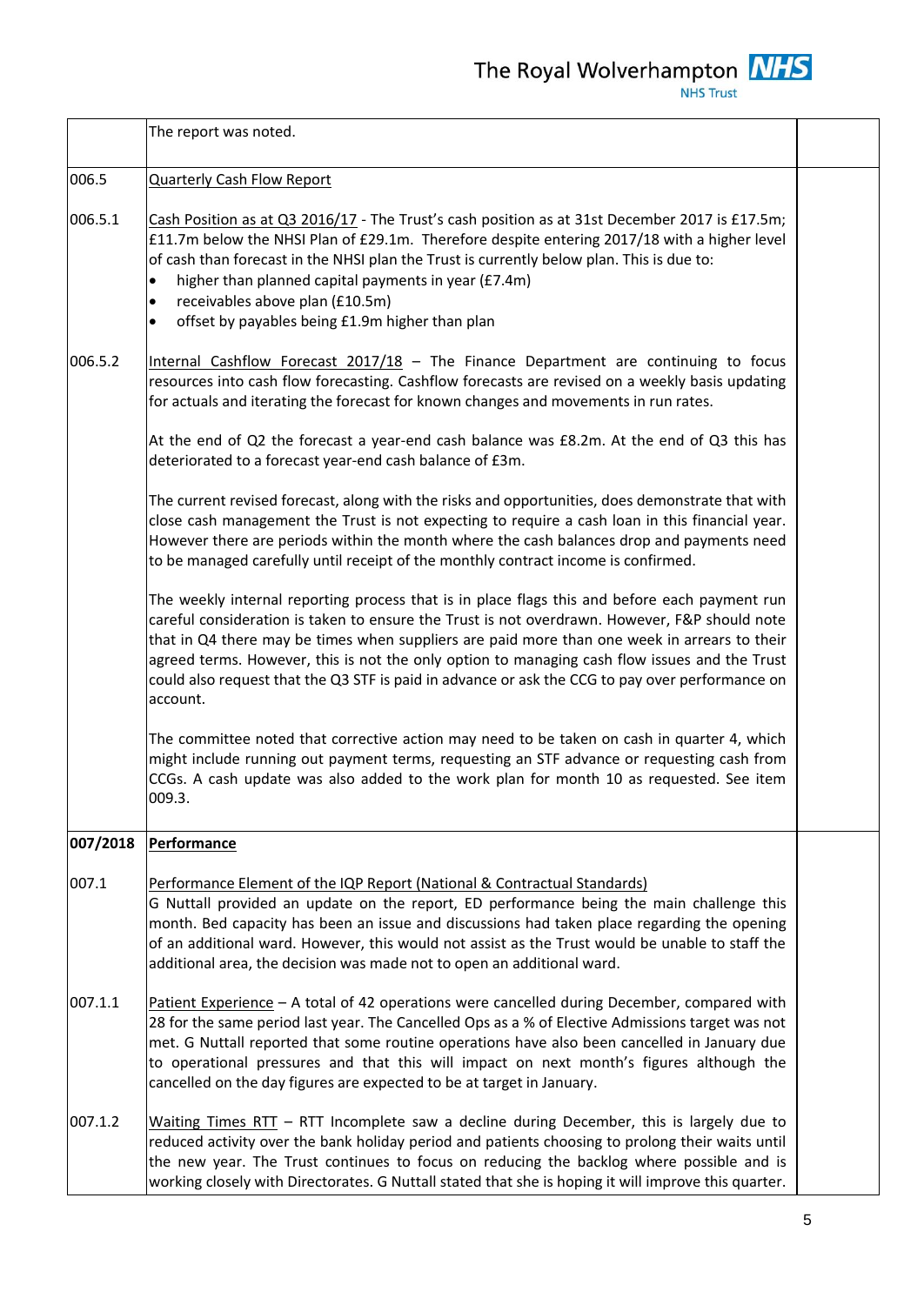|         | Diagnostics saw an improvement during December bringing the Trust back within target. This<br>target will continue to be monitored closely through the weekly performance meeting.                                                                                                                                                                                                                                                                                                                                                                                                                                                                                   |  |
|---------|----------------------------------------------------------------------------------------------------------------------------------------------------------------------------------------------------------------------------------------------------------------------------------------------------------------------------------------------------------------------------------------------------------------------------------------------------------------------------------------------------------------------------------------------------------------------------------------------------------------------------------------------------------------------|--|
| 007.1.3 | Urgent Care $-$ G Nuttall informed the Committee that urgent care performance has been<br>deteriorating since November/December 2017. M Sharon informed the Committee that on the<br>Sunday $21^{st}$ January 2018 Vocare ceased providing an urgent care service between $2 - 8$ am due<br>to staffing issues. Wolverhampton CCG were informed of the breach in service. J Vanes asked if<br>this was the first time there was a breach in service. G Nuttall stated that this was the first<br>overnight breach. G Nuttall informed the Committee that she would give a full update on<br>Urgent Care performance at Trust Board due to current national interest. |  |
|         | G Nuttall stated that flu cases had caused an impact in terms of the acuity of patients being<br>admitted and that the Flu Plan had been put into place. There have been further spikes in the<br>number of flu cases in the Trust this week, with $4 - 5$ cases being diagnosed daily. This is having<br>an impact on the length of stay.                                                                                                                                                                                                                                                                                                                           |  |
| 007.1.4 | Ambulance Conveyances - The fine for Ambulances during December was £45,400k. This is<br>based on 122 patients between 30-60 minutes @ £200 per patient and 21 patients >60 minutes<br>@ £1,000 per patient. G Nuttall informed the Committee that ambulance handover had<br>deteriorated. One patient breached the 12 hour decision to admit target during December<br>2017, that patient was a child waiting for a PICU bed and none were available. A Multi<br>Discharge Agency Event (MADE) took place yesterday to try to speed up discharges with the<br>assistance of other agencies.                                                                         |  |
| 007.1.5 | Cancer - There were 7 breaches in month (capacity issues) for the 31 Day Sub Surgery target. A<br>total of 26 patients in month for the 62 Day Traditional target and 4 patient breaches in month<br>for the 62 Day Screening target. There are currently 15 patients at 104+ days on the cancer<br>waiting list, all of the patients have had a harm review and no harm has been identified. G<br>Nuttall informed the Committee that the Trust did not achieve the 2 week breast symptomatic<br>target and stated that there had been sudden spike amounting to a 40% increase in referrals<br>and that it was still unclear why this had happened.                |  |
|         | The Committee noted the report.                                                                                                                                                                                                                                                                                                                                                                                                                                                                                                                                                                                                                                      |  |
| 007.2   | Performance against Contractual Standards (Fines)<br>M Sharon provided an update on fines. G Nuttall stated that she thought the Trust should appeal<br>against the 12 hour trolley wait fine as the patient was not awaiting a bed at the Trust. M Sharon<br>stated that he would feedback to S Evans. Information relayed to S Evans. Action closed.                                                                                                                                                                                                                                                                                                               |  |
|         | The Committee noted the report.                                                                                                                                                                                                                                                                                                                                                                                                                                                                                                                                                                                                                                      |  |
| 007.3   | <b>STP Update</b><br>M Sharon provided an update on STP progress see 005.3.                                                                                                                                                                                                                                                                                                                                                                                                                                                                                                                                                                                          |  |
| 007.4   | <b>Contracting Round Update</b>                                                                                                                                                                                                                                                                                                                                                                                                                                                                                                                                                                                                                                      |  |
| 007.4.1 | 2016-17 Contracts - The Trust has received notification from NHS Improvement that they will<br>enter into arbitration with NHS England on the invoice issued to Wolverhampton CCG in<br>relation to admissions avoidance schemes in 2016-17. The Trust is not expecting to submit<br>further information and awaits the outcome of the arbitration.                                                                                                                                                                                                                                                                                                                  |  |
| 007.4.2 | 2017/19 Contracts - National Variations for Year 2 of the NHS Standard contract for both CCG<br>and NHS England have been received and are under review.                                                                                                                                                                                                                                                                                                                                                                                                                                                                                                             |  |

 $\sqrt{ }$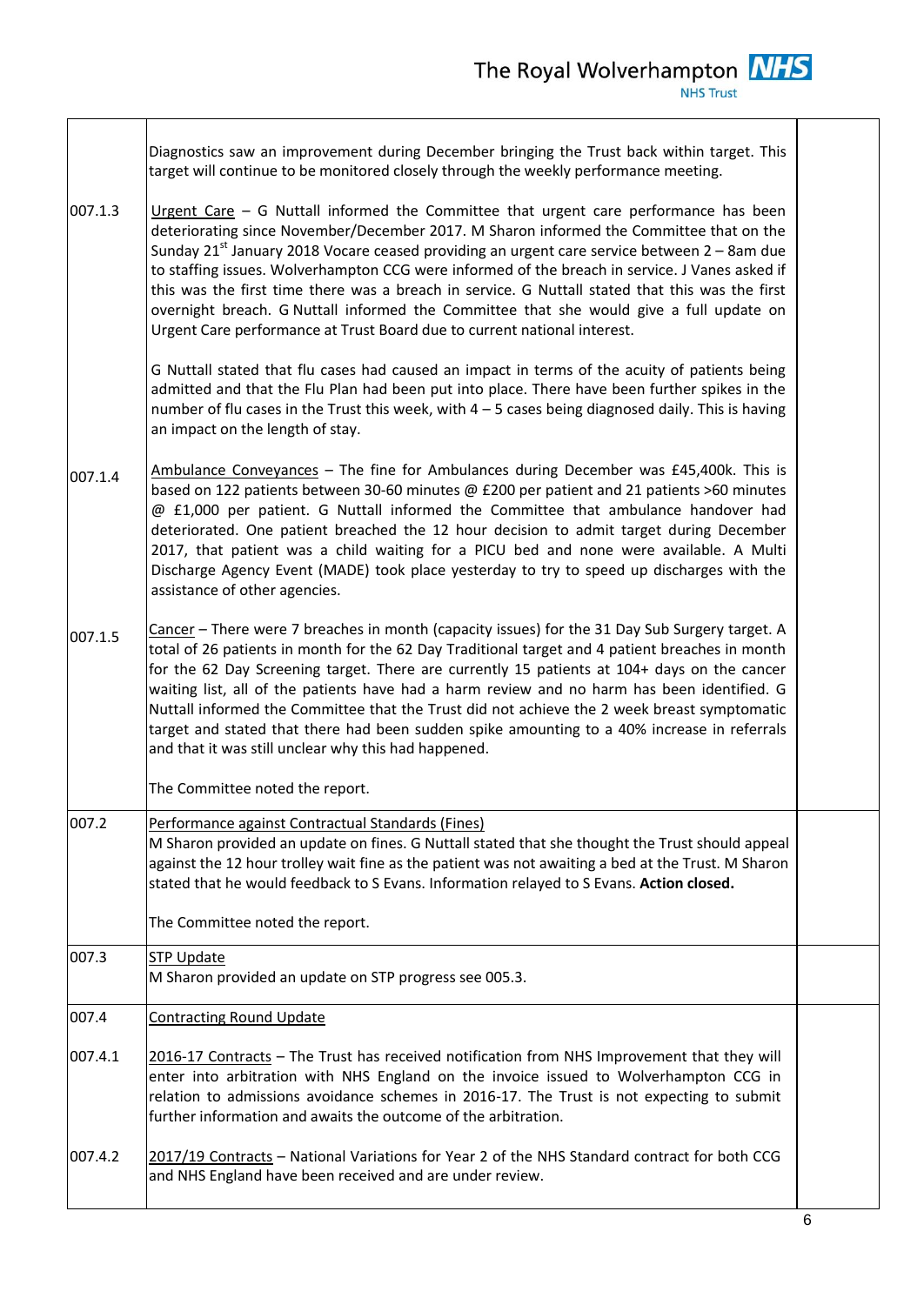| 007.4.3 | Wolverhampton CCG and Associates Contract - Contract management is on-going with a focus<br>on renegotiation of year two of the contract. The Trust has flagged difficulty in compliance<br>given numerous POLCV policies which vary according to commissioner and have queries in<br>place with Shropshire and Staffordshire CCGs. In the interim Wolverhampton CCG, as<br>coordinating commissioner, have agreed to facilitate a meeting across all associates to review<br>the policies and the Trust seeks assurance that commissioners will minimise variation to ensure<br>improved compliance at clinical level. The Trust is exploring alternative administrative<br>processes to further reduce the administrative burden POLCV places on the Trust. |  |
|---------|---------------------------------------------------------------------------------------------------------------------------------------------------------------------------------------------------------------------------------------------------------------------------------------------------------------------------------------------------------------------------------------------------------------------------------------------------------------------------------------------------------------------------------------------------------------------------------------------------------------------------------------------------------------------------------------------------------------------------------------------------------------|--|
| 007.4.4 | City of Wolverhampton Council $(CoWC)$ – Public Health services are out to consultation as the<br>Council face unprecedented financial constraints. A number of our services are affected<br>including the City Healthy Lifestyle service, provided by the Council. Trust services affected<br>include breastfeeding, maternity addictions, special dental health and Infection prevention in<br>nursing homes which will all be decommissioned - others face challenging budget cuts.<br>Services involved are responding to the consultation including the impact on both those<br>services and others throughout the Trust. The Head of Contracting and Business Intelligence is<br>coordinating a Trust response.                                         |  |
| 007.4.5 | $CQUIN$ – Final reconciliation has now been completed for CQUIN 2016 – 17 with the Trust<br>achieving 92% CQUIN monies (£8,061,934). The Trust has agreed 19 CQUIN schemes for<br>2017-19, which total £8,488,356.                                                                                                                                                                                                                                                                                                                                                                                                                                                                                                                                            |  |
|         | The Committee noted that if the Trust accepted the financial value agreed last year as the<br>second year of the two year contract it would be likely to result in a deficit position to the<br>Trust. The planning guidance and use of the additional funding for the NHS was still<br>awaited.                                                                                                                                                                                                                                                                                                                                                                                                                                                              |  |
| 007.5   | Tender Update<br>M Sharon provided an update on Tenders and stated that the APMS contract for Walsall has<br>been delayed and that the deadline has not been extended, which allows 10 days to develop a<br>bid valued at £18m.                                                                                                                                                                                                                                                                                                                                                                                                                                                                                                                               |  |
| 007.5.1 | Current Tenders In Progress - Occupational Health Services, APSMS Services for GP Practices in<br>Walsall and Community Cytology.                                                                                                                                                                                                                                                                                                                                                                                                                                                                                                                                                                                                                             |  |
| 007.5.2 | Future Tenders – Future tenders consist of the following<br><b>Falls Prevention Service</b><br>$\bullet$<br><b>Community Equipment Service (ILS)</b><br>$\bullet$<br><b>Community Dental Service</b><br>$\bullet$<br>Stereotactic Ablative Body Radiotherapy (SABR)<br>$\bullet$<br>The report was noted.                                                                                                                                                                                                                                                                                                                                                                                                                                                     |  |
| 007.6   | <b>Cancer Action Plan</b><br>G Nuttall informed the Committee that the Cancer Acton Plan had changed and is now written<br>by clinicians. Cancer action plan progress will be discussed at the Finance & Performance<br>Committee Meeting quarterly as denoted on the annual work plan. The Trust has<br>commissioned a member someone to delve into the pathways.<br>G Nuttall stated that NHSI and NHSE are pushing the Trust to sign up to achieving 85% by the<br>end of March 2018 and have given the Trust a further £70k to assist with achieving the target.                                                                                                                                                                                          |  |
|         | G Nuttall informed the Committee that she has not agreed that the Trust can make the target<br>by the end of March but will continue to do everything possible to meet the target.                                                                                                                                                                                                                                                                                                                                                                                                                                                                                                                                                                            |  |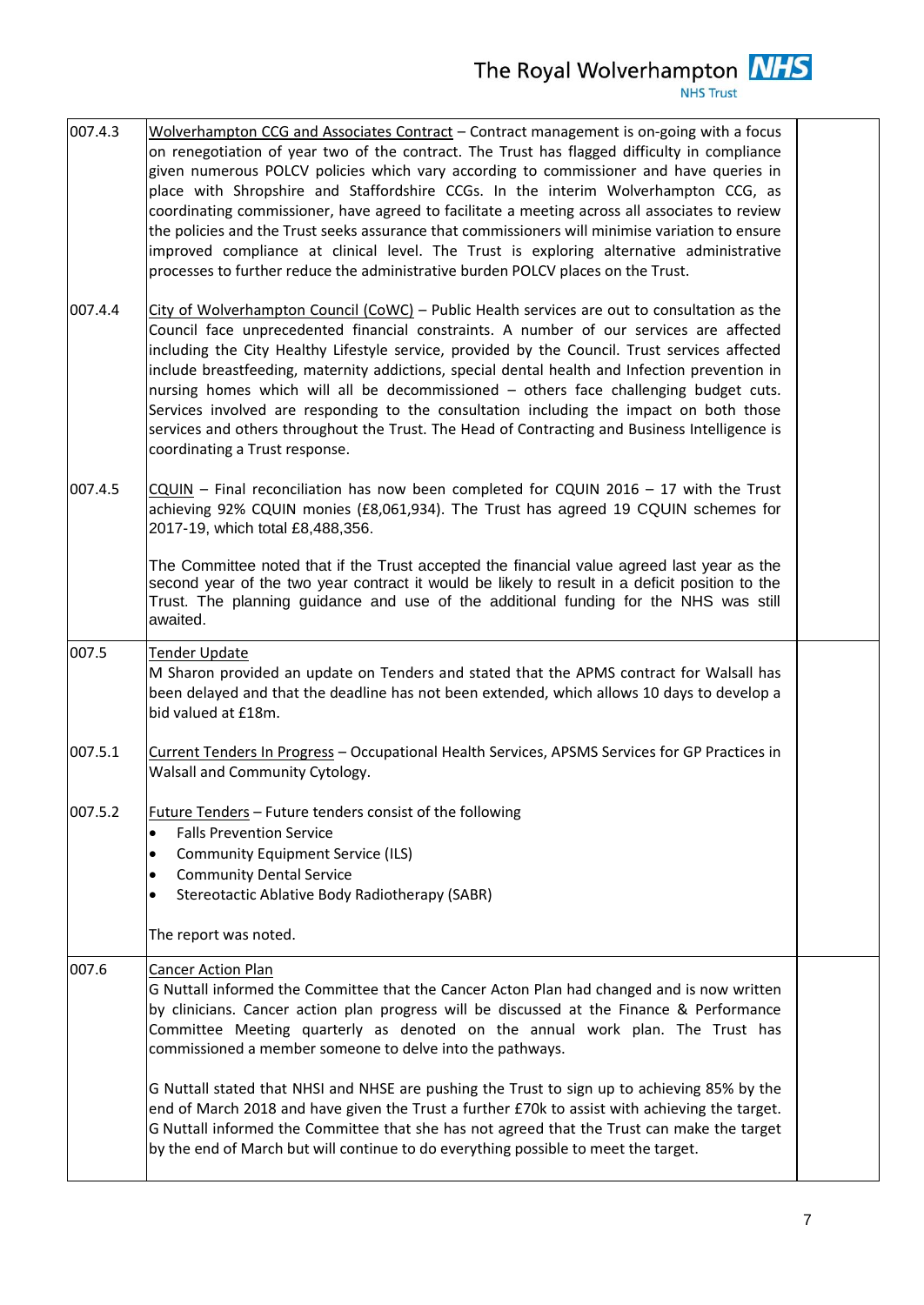| 007.7          | <b>Ambulatory Care and Frailty Business Case</b>                                                                                                                                                                                                                                                                                                                                                                                                                                                                                                                                                                                                                                                                                                                                                                                                            |            |
|----------------|-------------------------------------------------------------------------------------------------------------------------------------------------------------------------------------------------------------------------------------------------------------------------------------------------------------------------------------------------------------------------------------------------------------------------------------------------------------------------------------------------------------------------------------------------------------------------------------------------------------------------------------------------------------------------------------------------------------------------------------------------------------------------------------------------------------------------------------------------------------|------------|
|                | The Business case describes a system change in the non-elective medical pathway that includes<br>the option to refer to ambulatory and frailty services. The benefits include improved flow<br>through ED and where possible patients are spared admission to a hospital bed. Investigations<br>and a review will take place in a dedicated unit over a shorter period of time and for the most<br>part as a day case. This case has previously been brought to F&P in December 2017, where it<br>was agreed that development of the service should continue given the significant patient<br>pressures and impact on their potential outcomes and experience. Further financial modelling<br>for sharing with the CCG was requested. A financial profile for year 1 of this development has<br>now been worked up ready for start of negotiation with CCG. |            |
|                | The system would create a positive impact on patients but it would negatively impact the Trust<br>by £11k in the first year, assuming the CCG invested and the activity modelling is correct. A<br>discussion took place regarding the impact on the Trust and on the CCG if the business case<br>was not progressed. S Rawlings and M Martin asked that M Sharon update the 'do nothing'<br>option in business case to more accurately describe the counterfactual and to include the<br>additional information.                                                                                                                                                                                                                                                                                                                                           | <b>IMS</b> |
|                | The Committee approved the funding model, subject to the changes to be made. The Business<br>Case will now be presented to private Trust Board for further approval.                                                                                                                                                                                                                                                                                                                                                                                                                                                                                                                                                                                                                                                                                        |            |
| 008/2018       | <b>Financial Planning</b>                                                                                                                                                                                                                                                                                                                                                                                                                                                                                                                                                                                                                                                                                                                                                                                                                                   |            |
| 008.1          | <b>Procurement Strategy Update</b><br>The Committee noted progress.                                                                                                                                                                                                                                                                                                                                                                                                                                                                                                                                                                                                                                                                                                                                                                                         |            |
| 009/2018       | <b>Reports to Note for Period 9</b>                                                                                                                                                                                                                                                                                                                                                                                                                                                                                                                                                                                                                                                                                                                                                                                                                         |            |
| 009.1          | <b>Financial Monitoring NHSi Return</b><br>The return was noted.                                                                                                                                                                                                                                                                                                                                                                                                                                                                                                                                                                                                                                                                                                                                                                                            |            |
| 009.2          | <b>Financial Monitoring NHSi Return Commentary Template</b><br>The commentary template was noted.                                                                                                                                                                                                                                                                                                                                                                                                                                                                                                                                                                                                                                                                                                                                                           |            |
| 009.3          | Annual Work Plan<br>The work plan was discussed and the following amendments were made:<br>Cash Flow Update - to be added February 2018.<br>$\bullet$<br>Cancer Action Plan - to be added quarterly from January 2018.<br>$\bullet$<br>Budget Training Report - to be deferred from February to March 2018.<br>$\bullet$                                                                                                                                                                                                                                                                                                                                                                                                                                                                                                                                    |            |
|                | <b>Action closed.</b>                                                                                                                                                                                                                                                                                                                                                                                                                                                                                                                                                                                                                                                                                                                                                                                                                                       |            |
|                | <b>Finance Minutes</b><br>The minutes were noted.                                                                                                                                                                                                                                                                                                                                                                                                                                                                                                                                                                                                                                                                                                                                                                                                           |            |
| 009.4<br>009.5 | Capital Programme Update<br>K Stringer informed the Committee that the Trust has been asked to provide a detailed month<br>by month spend during the last quarter as there is still 50% of the CRL to be spent. M Martin<br>asked if the planned spend was on target and if there was flexibility to achieve this. K Stringer<br>confirmed that this was the case.                                                                                                                                                                                                                                                                                                                                                                                                                                                                                          |            |